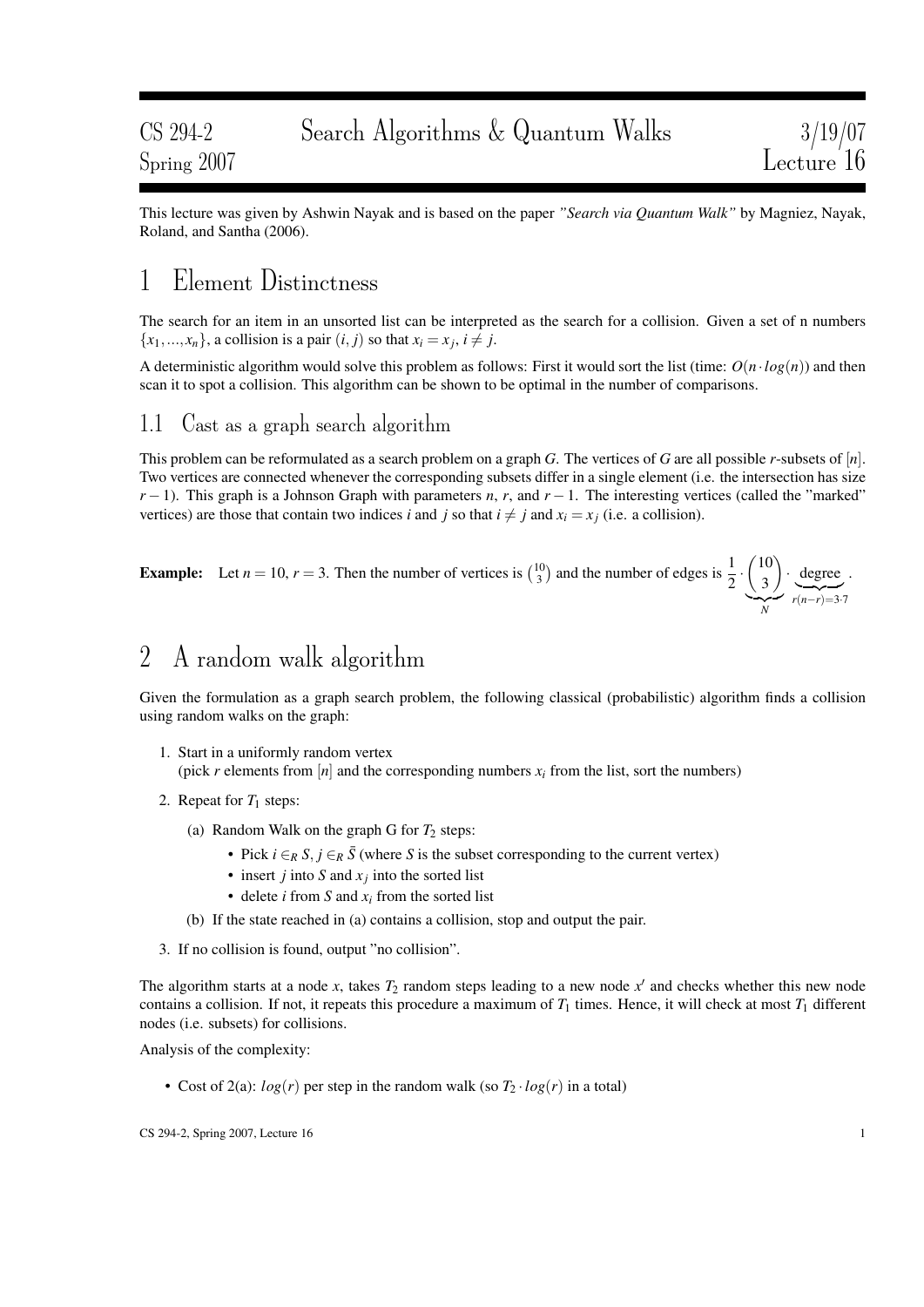- $T_1 \approx$  expected number of samples of uniformely random *r*-subsets needed to locate a collision, assuming that the nodes reached are uniformely distributed. We have  $p = Pr$  [subset has a collision]  $\approx \binom{r}{r}$ *n*  $\int_0^2$ . So,  $T_1 = O(\frac{n^2}{r^2})$  $\frac{n^2}{r^2}$ ).
- $T_2 \approx r$  steps (roughly the time required to randomize any fixed *r*-subset by performing a random walk starting at that vertex)

#### 2.1 Formal Analysis using Probability Transition Matrices

Let  $P = (P_{XY})$  be the probability transition matrix of a random walk on a graph *G*. Assume *G* is regular, undirected, non-bipartite and connected. For the Johnson Graph we have:

$$
P_{XY} = \begin{cases} \frac{1}{\text{degree}} = \frac{1}{r(n-r)} & \text{if } |X \cap Y| = r - 1\\ 0 & \text{otherwise} \end{cases}
$$

Properties of *P*:

- 1. *P* has a left 1-eigenvector, the uniform distribution over the vertices and this is the unique 1-eigenvector
- 2. Every other eigenvector has eigenvalue  $< 1$  in magnitude

The *Spectral Gap* of a matrix *P* is defined as  $\delta(P) = 1 - |\lambda_2(P)|$  where  $\lambda_2(P)$  is the second largest eigenvalue of *P* (in magnitude). The following theorem corresponds to Proposition 1 in the original paper:

**Theorem 16.1**: Let P be a symmetric, ergodic random walk on state space X, with spectral gap  $\delta(P) = \delta$ . Let M be *a subset of X (the marked elements) so that*  $|M| \ge \varepsilon |X| = \varepsilon N$ . Then an algorithm analogous to the one above finds a *marked element in time O*  $\left(\frac{1}{\delta}\right)$  $\frac{1}{\delta \varepsilon}$ ) with probability  $\geq \frac{2}{3}$  (if one exists).

The proof shows that roughly it holds that  $T_1 \approx \frac{1}{\varepsilon}$  and  $T_2 \approx \frac{1}{\delta}$  $\frac{1}{\delta}$  (the complete proof is given in the paper).

#### 2.2 Cost of the random walk algorithm for Element Distinctness

For Element Distinctness, given a Johnson Graph with parameters  $n, r, r - 1$ , where  $r = O(n)$ , we have  $\varepsilon \approx \frac{r^2}{n^2}$  $\frac{r^2}{n^2}$  and  $\delta = \frac{1}{r}$ . This gives us

Total Cost = 
$$
r \cdot log(r) + T_1 \cdot (T_2 \cdot log(r))
$$
  
=  $r \cdot log(r) + \frac{n^2}{r^2} \cdot (r \cdot log(r))$ 

Optimized over *r* this gives  $O(n \cdot log(n))$  (for  $r = n$ ), i.e. the same deterministic algorithm presented in the beginning. However, the random walk algorithm can be speeded up using quantum algorithms.

### 3 Quantum Walk

Let *P* be a symmetric, ergodic random walk on state space *X* (nodes of a graph). With  $W(P)$  we denote the corresponding quantum walk where *W* is a unitary operator (following Szegedy '04). *W*(*P*) is defined as follows:

State Space: Instead of nodes, the state space is spanned by pairs  $(x, y)$  where x & y are neighbours in the underlying graph (i.e.  $(x, y)$  is an edge).

**Transition:** For the basis state  $|x, y \rangle$ , a step of the quantum walk is given by  $W(P) = R_2 \cdot R_1$  where

- (a)  $R_1$ : mix the right hand point *y* using the Grover diffusion operator on the *d* neighbours of *x*
- (b)  $R_2$ : if *y'* is the new right end point, similarly "mix" the left endpoints over neighbours of *y'*

 $\text{CS } 294-2$ , Spring 2007, Lecture 16 2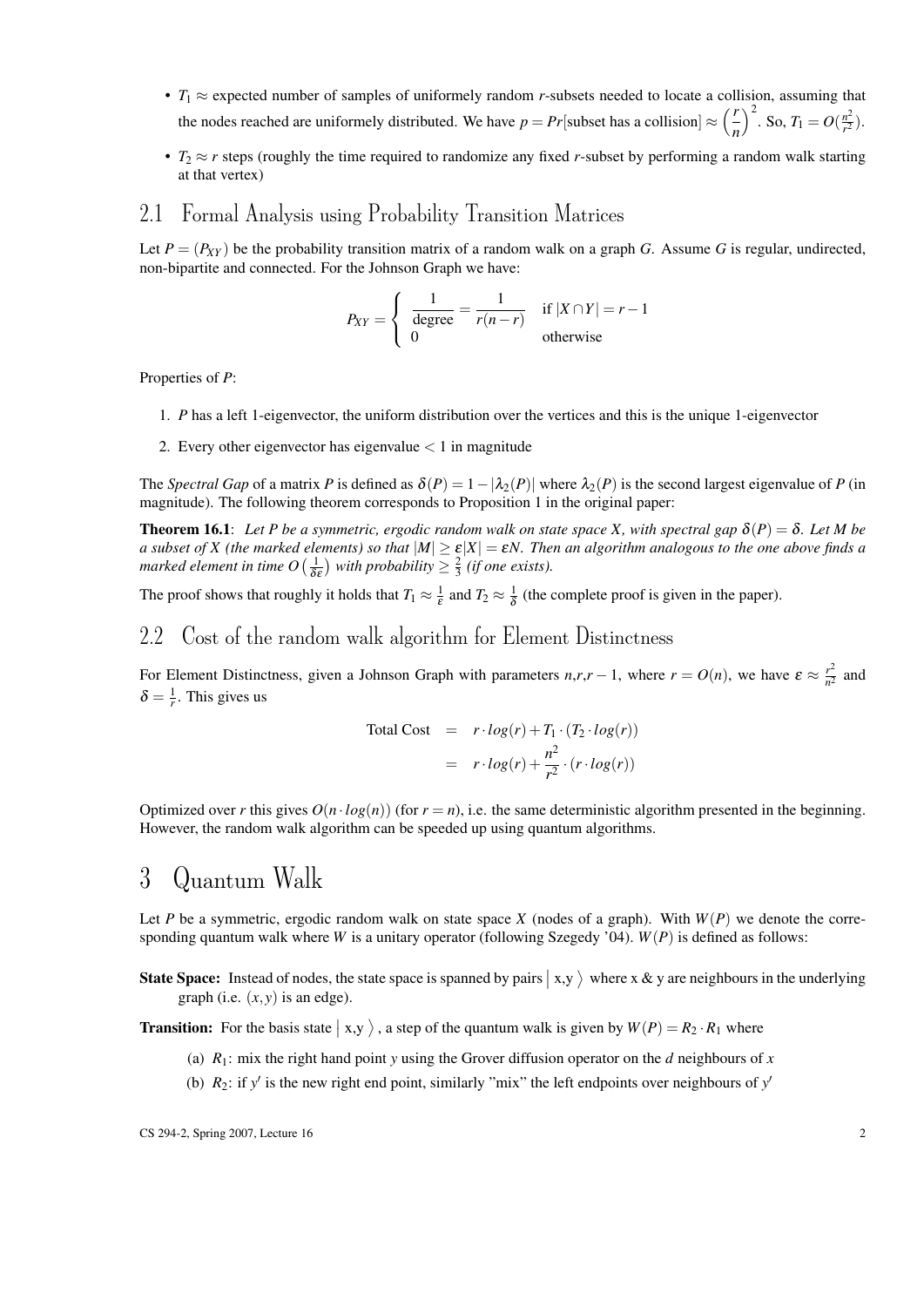As in the case of the classical random walk, we can extract properties of  $W(P)$ . For that purpose we define  $|P_x\rangle =$  $\sum_{y} \frac{1}{\sqrt{2}}$  $\frac{1}{d}|y\rangle$  (where *y* are neighbours of *x*) and let *I<sub>x</sub>* be the identiy over the subspace  $|x\rangle\langle x| \otimes \mathbb{C}^{|X|}$ .

- 1. *R*<sup>1</sup> and *R*<sup>2</sup> are reflection operators:
	- $R_1$  is the reflection through the states  $|x\rangle |P_x\rangle$ :  $R_1 = \sum_x (2|x\rangle |P_x\rangle \langle x | \langle P_x | -I_x \rangle)$
	- $R_2$  is the reflection through the states  $|P_y\rangle|y\rangle$ :  $R_2 = \sum_y (2|P_y\rangle|y\rangle\langle P_y|\langle y|-I_y\rangle)$
- 2. (Spectrum of  $W(P)$ )
	- (a)  $W(P)$  has a unique 1-eigenvector:  $|\pi\rangle = \sum_{x \in X} \frac{1}{\sqrt{2\pi}}$ *N*  $|x\rangle |P_x\rangle = \sum_{y\in X} \frac{1}{\sqrt{2}}$ *N*  $|P_y\rangle|y\rangle$
	- (b) For every eigenvalue  $\lambda$  of  $P$ ,  $|\lambda| \in [0,1)$ ,  $W(P)$  has eigenvalues  $e^{\pm 2i\theta}$ , where  $\theta = \cos^{-1} |\lambda|$ .

Observation:



Hence, the phase gap of  $W(P)$  between the 1-eigenvector and the eigenvector corresponding to the second largest eigenvalue is  $\delta' = |0 - \theta| = |\theta|$ . Using the above derived properties we get

$$
\theta = \cos^{-1} |\lambda_2(P)|
$$
  

$$
\cos(\theta) = \lambda_2 = 1 - \delta
$$

With the approximation  $cos(\theta) \approx 1 - \frac{\theta^2}{2}$  $\frac{2}{2}$  we get a phase gap of  $\theta \approx$ √ 2 $\delta$ . This implies that we can distinguish between the 1-eigenvector and the remaining eigenvectors using phase estimation. The cost of the phase estimation is 1  $\frac{1}{\text{phase gap}} \approx \frac{1}{\sqrt{de}}$  $\frac{d}{delta}$  applications of  $W(P)$ .

# 4 The Quantum Algorithm for Element Distinctness

Given the quantum walk we can modify the classical random walk algorithm. Our desired final state is  $|\mu\rangle =$ ∑*x*∈*M*  $\frac{1}{\sqrt{2}}$ *N*  $|x\rangle |P_x\rangle$  (normalized). As in Grovers search algorithm, the following algorithm approximates  $|\mu\rangle$  by two different reflections in the 2-dimensional subspace spanned by  $|\pi\rangle$  and  $|\mu\rangle$ :

- 1. Start with:  $|\pi\rangle = \sum_{x \in X} \frac{1}{\sqrt{x}}$ *N*  $\left| x \right\rangle \left| P_x \right\rangle$
- 2. Repeat for T steps:

 $\text{CS } 294-2$ , Spring 2007, Lecture 16  $\text{CS } 294-2$ , Spring 2007, Lecture 16